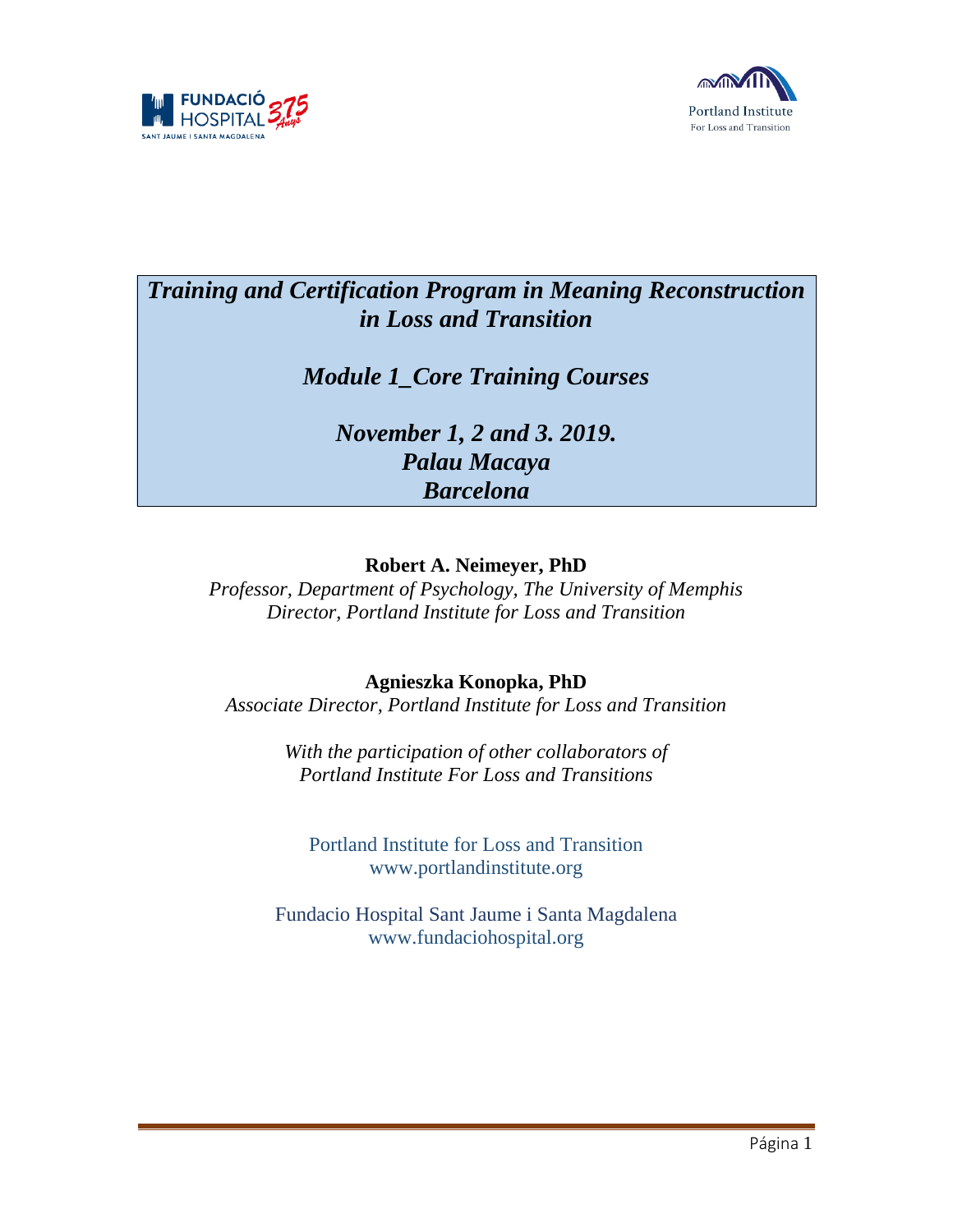



*Grief Therapy as Meaning Reconstruction Training Course* offers intense, professional training in grief therapy, counseling and bereavement support which acquaints participants with a broad range of practical techniques, as well conceptual understanding relevant to their practice.

By participating actively in systematic experiential workshops and mentoring, learners

a) develop competencies in helping the bereaved:

- process traumatic loss
- reconstruct a symbolic bond with the deceased
- access new meanings as essential sources of change and renewal
- explore and restructure problematic emotions and identities linked to the loss and its aftermath
- re-compose new identity after the loss

b) learn

- a broad range of useful, applicable techniques to process grief in individual and group settings,
- different forms of dialogue to process grief,
- art based methods to work with loss in grief therapy
- to process their own grief, deepening emotional awareness, presence and enhancing self-care,
- to apply knowledge and methods to particularly difficult losses, such as suicide, violent death, and loss of a child or a spouse

**Module 1** includes the Core Courses addressing grief and its complications, providing a theoretical frame of grief therapy, and conveying practical and research informed strategies for facilitating meaning reconstruction. This phase of the training introduces the constructivist, narrative perspective, according to which grief requires an attempt to reaffirm or reconstruct a world of meaning that has been challenged by the loss. Participants learn trauma-informed interventions relevant to processing the event story of loss (e.g. Narrative Retelling), and attachment informed interventions (e.g. Introducing the Loved One) related to accessing the back story of the relationship and reconstructing the symbolic bond.

*Day 1. Grief and its Complications: A Conceptual Frame for Grief Therapy*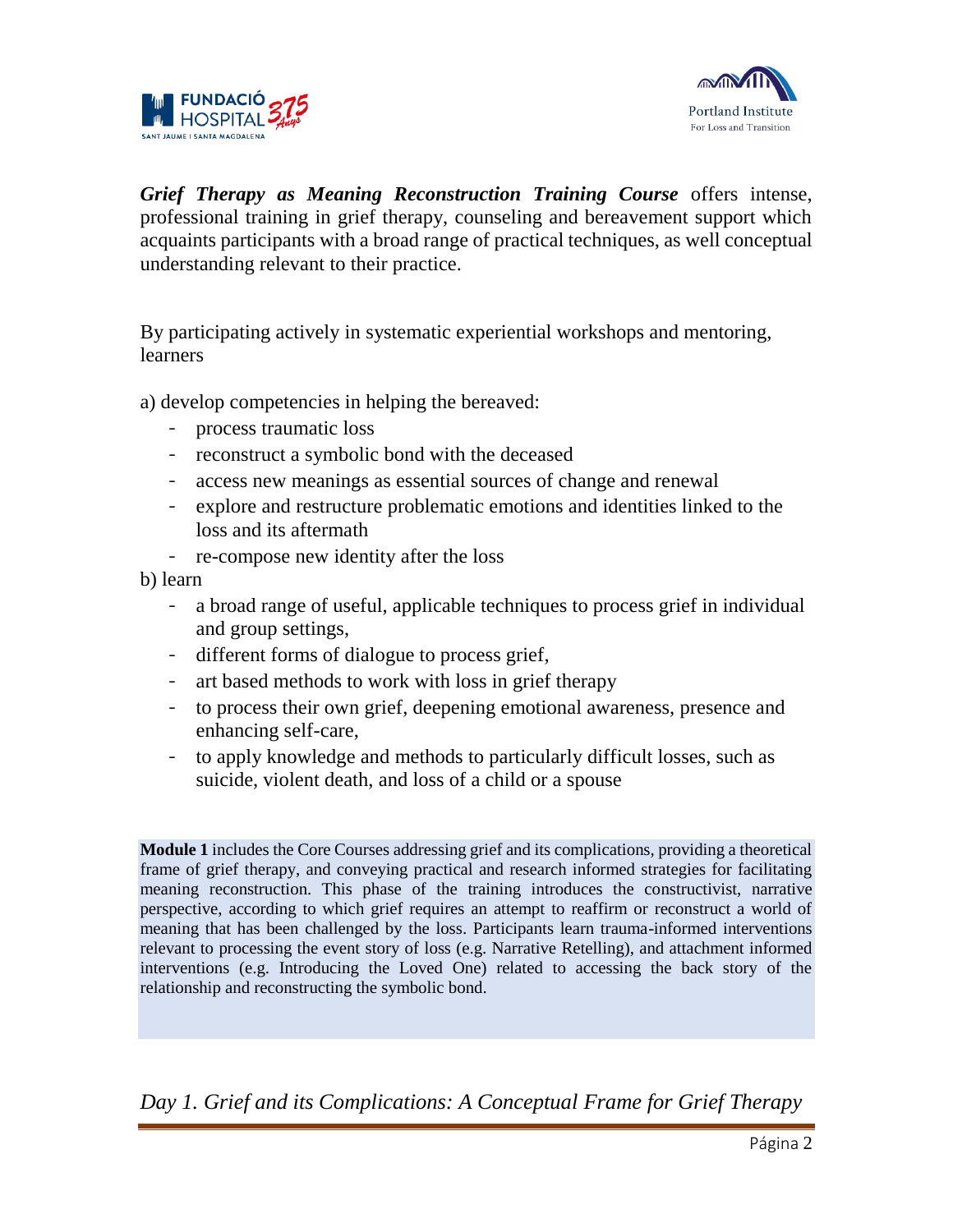



In this first day of Module 1, we present contemporary models of grief, including conceptualization and diagnosis of complicated grief or prolonged grief disorder. Viewed in constructivist, narrative terms, grieving entails an attempt to reaffirm or reconstruct a world of meaning that has been challenged by loss. We will consider adaptive grieving in terms of the ability to process the "event story" of the death to make sense of it and to access the "back story" of the relationship with the deceased to restore attachment security. By extension, complicated, prolonged and traumatic grief can be conceptualized as a breakdown in these same processes. We will exemplify this perspective in videos of actual clients in grief therapy, as well as review the latest evidence supporting this meaning reconstruction model and related theories.

#### *Learning Outcomes*:

- Identify two weaknesses in stage models of grieving identified in recent research
- Recognize components of the Meaning Reconstruction, Attachment, Dual Process and Two-Track Models of bereavement and their implications for coping
- Describe the diagnostic features of Prolonged Grief Disorder as formulated by the World Health Organization
- Summarize pre-loss predictors of complicated grief following the death of a loved one
- Recognize features of complicated grief in the context of clinical interviews

#### *Schedule*

9: 00-10:30h: Models of Mourning: Stages and Beyond 10: 30-11:00h: Break 11: 00-13:00h: Adaptive Grieving: A Meaning Reconstruction Approach 13:00-14:30h: Lunch 14:30-16:00h: Complicated Grief: Diagnostic Features and Risk Factors 16:00-16:30h: Break 16:30-17:30h: Prolonged Grief Disorder: Clinical Conceptualization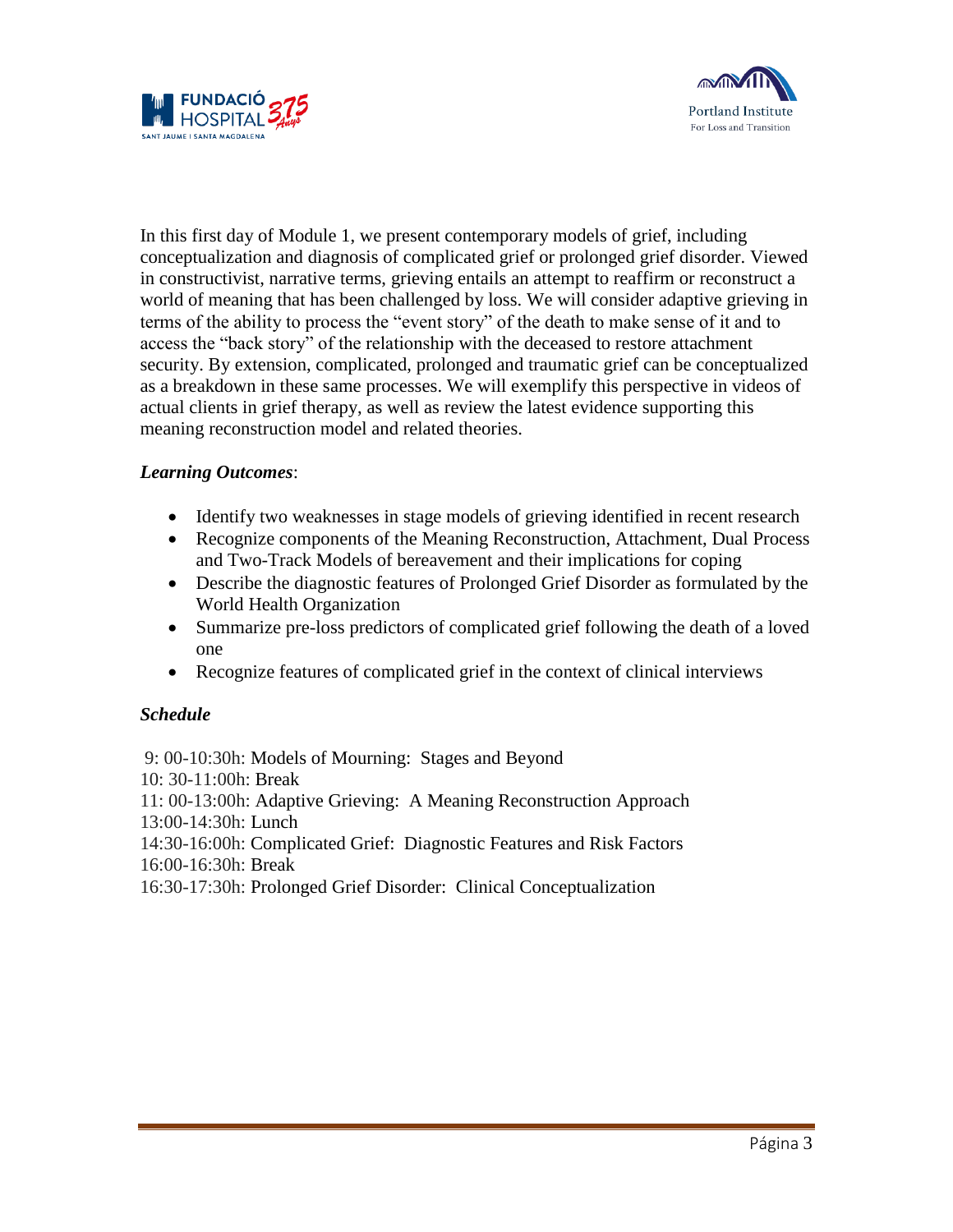



## *Day 2: Integrating Traumatic Death—Trauma-informed Interventions*

In Day 2 of Module 1, participants first practice establishing a therapeutic sense of presence to the client's processes as well as their own, and also recognize factors that impede this mindful stance. They then learn how to help clients voice and integrate the narrative of the loss and mine its meaning for their ongoing life in its aftermath. Working in small groups, participants practice how to reinforce emotion regulation, prevent retraumatization, and foster the construction of a more coherent narrative in which the event story of the loss can be included in a new way. Several additional techniques to assist in the reconstruction of meaning in the loss are considered, clearing a space for renewing and revising the continuing bond with the deceased and opening a path to a stronger sense of self.

#### *Learning outcomes:*

- Differentiate narrative work focused on processing the event story of the loss from work focused on accessing the back story of relationship to the deceased
- Distinguish between therapeutic "presence" and "absence" in the process of therapy
- Utilize strategies for negotiating safety in revisiting a tragic loss without retraumatizing the client
- Identify markers of client need and readiness to engage the event story of loss
- Follow principles of bracing, pacing and facing when using restorative retelling procedures to promote integration of traumatic bereavement
- Describe narrative techniques for accommodating loss in literal and figurative ways into the changed narrative of the client's life

#### *Schedule:*

9:00-10:30h: The Power of Presence: Orienting to Client Needs and Resources 10:30-11:00h: Break 11:00-13:00h: At the Edge: Integrating a Story of Traumatic Loss 13:00-14:30h: Lunch 14:30-16:00h: Restorative Retelling: Mastering the Narrative of the Death 16:00-16:30h: Break 16:30-17:30h: Chapters of Our Lives: Rewriting Stories of Loss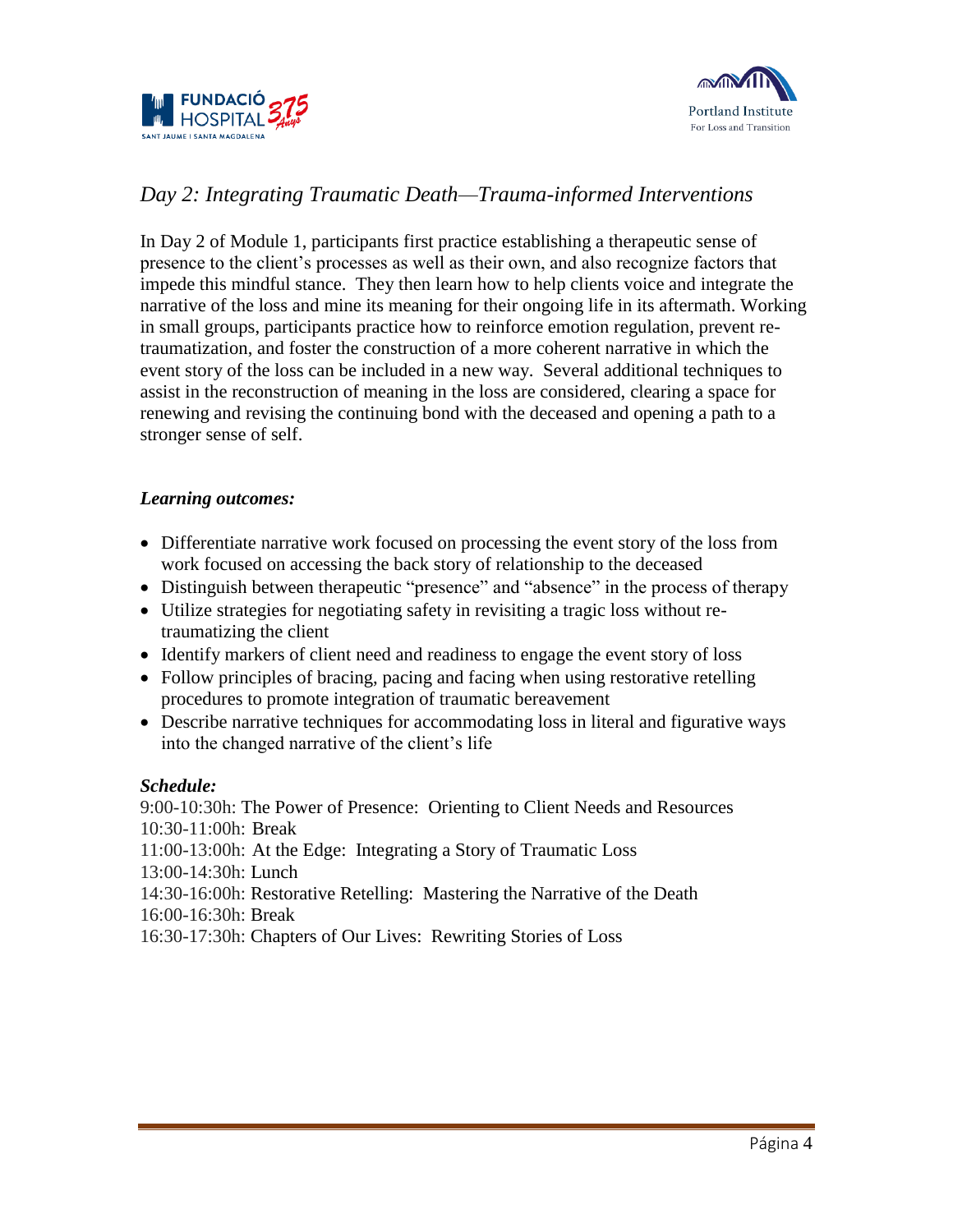



## *Day 3: Accessing the Back Story of Relationship—Attachment-informed Interventions*

Death may end a life, but not necessarily a relationship. Drawing on attachment-informed models of bereavement, we will begin Day 3 of Module 1 by considering grieving as a process of reconstructing rather than relinquishing our bonds with those who have died, and the circumstances that can interfere with this natural process. We then turn to a close process analysis of a therapy session with an older widow contending with haunting loneliness following the death of her husband of many years. Reactivating and validating their continuing bond, we then explore the use of Composition Work to heal and reveal the relational rupture between the mourner and the deceased. Returning to the video, we witness the novel use of a Symptom Dialogue as a means of harvesting the lessons of loss, moving the mourner toward greater self-understanding and compassion. We conclude by practicing this technique to explore symptoms and their significance in an experiential exercise.

#### *Learning outcomes:*

- Practice Introducing Our Loved One to consolidate a more secure attachment with the deceased and to validate client resilience
- Identify the value of Composition Work in reconstructing a continuing bond with the deceased as the client transitions toward a changed future
- Direct experiential work to access and restructure problematic emotions and identities linked to the loss and its aftermath
- Choreograph imaginal dialogues between the client and his or her suffering to promote self-understanding and self-care

#### *Schedule:*

9:00-10:30h: Introducing Our Loved Ones: Recovering Relationship with the Deceased 10:30-11:00h: Break 11:00-12:30h: Composition Work: Exploring the Complexity of the Continuing Bond 12:30-14:00h Lunch 14:00-16:00h A Dialogue with Loneliness: Finding Wisdom in Suffering 16:00-16:30h: Break 16:30-17:30h: Building a Secure Base: Reflections Group Therapy for Loss

# Practical Information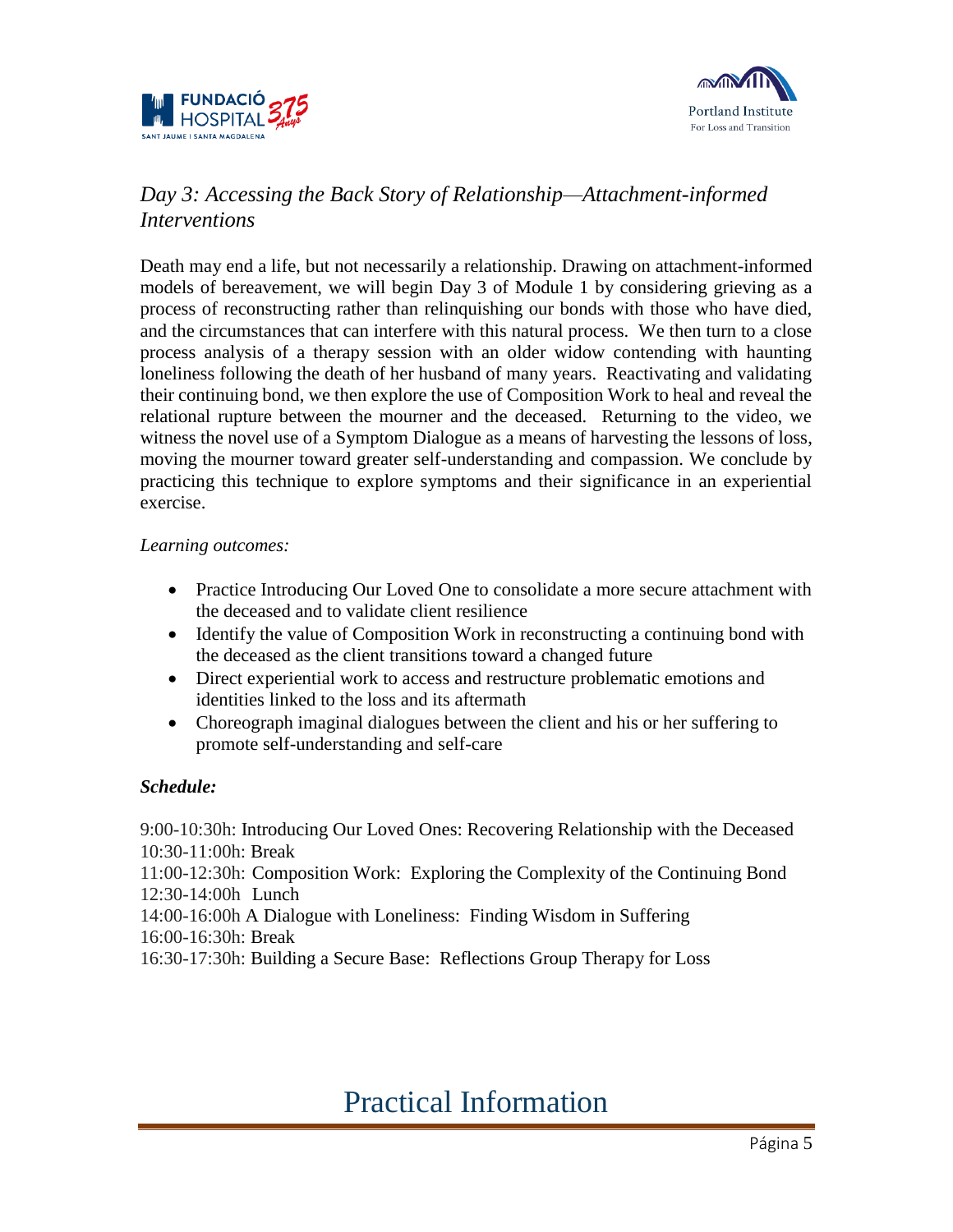



#### **Participants:**

The program is aimed at all health professionals interested in bereavement and loss care: psychologists, doctors, nurses, social workers, among others.

#### **Price:**

Early Bird Registration: 540 Euros (before 6 September 2019) Regular price: 645 Euros (after 6 September 2019)

Please register soon taking into account that the number of places is limited.

#### **Registration:**

Interested participants must complete the application form. Within one week the candidate will receive by email the notification of the Registration Committee.

Your participation will be considered confirmed upon receipt of payment. Any participant who has not complied with this requirement will not be considered as registered.

#### **Accreditation:**

Upon completion of each Module, a Certificate of Participation issued by the Portland Institute will be awarded to all those who have successfully completed the program.

When you have completed each of the two programs, you will be accredited by the appropriate certification by Portland Institute, Basic Certification or Specialized Certification. If you have completed both programs, you have the possibility of obtaining university accreditation as a university expert.

All modules are accredited by Continuing Professional Development Accreditation by Catalan Council for Continuous Training of Health Professionsas well as with the recognition of Activity of Health Interest by Departament de Salut. Generalitat de Catalunya.

# Useful Information

#### *About the presenters:*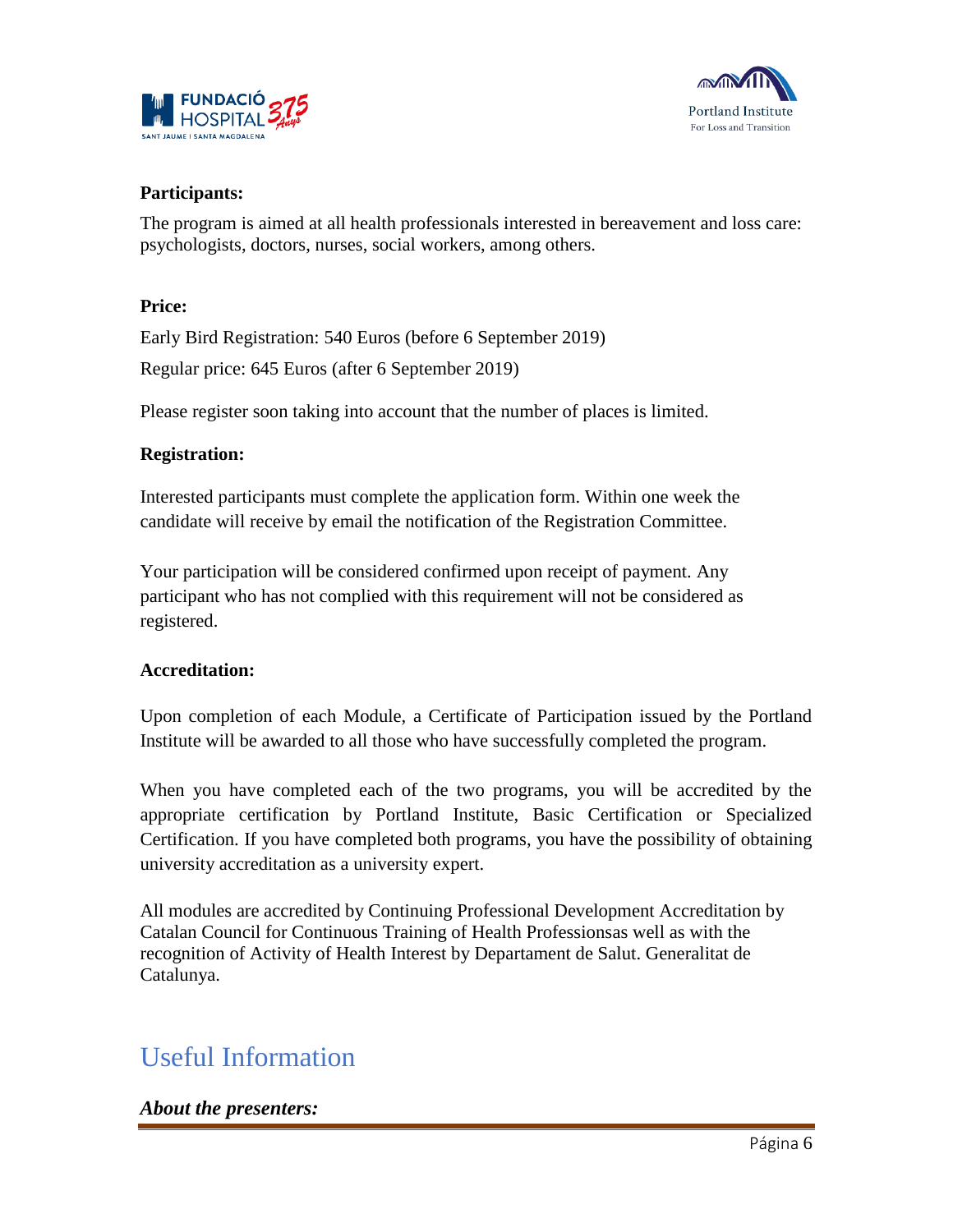





*Robert A. Neimeyer, Ph.D., is Professor in the Department of Psychology, University of Memphis, where he also maintains an active clinical practice. Since completing his doctoral training at the University of Nebraska in 1982, he has published 30 books, including Techniques of Grief Therapy and Grief and the Expressive Arts: Practices for Creating Meaning (both with Routledge), and serves as Editor of the journal Death Studies. The author of nearly 500 articles and book chapters, he is* 

*currently working to advance a more adequate theory of grieving as a meaning-making process, both in his published work and through his frequent professional workshops for national and international audiences. The founder and Director of the Portland Institute for Loss and Transition, Neimeyer also has served as Chair of the International Work Group for Death, Dying, & Bereavement and President of the Association for Death Education and Counseling. In recognition of his scholarly contributions, he has been granted the Eminent Faculty Award by the University of Memphis, made a Fellow of the Clinical Psychology Division of the American Psychological Association, and given Lifetime Achievement Awards by both the Association for Death Education and Counseling and the International Network on Personal Meaning. For more information, see: [www.robertneimeyerphd.com](http://www.robertneimeyerphd.com/)*



*Agnieszka Konopka, PhD, is an Associate Director for the Portland Institute, and maintains a private practice in The Netherlands focusing on expatriates facing major life transition. She is the founder of Composition Work, an art-therapy/coaching method, and offers training and supervision for practitioners internationally. She is co-author (with Hubert Hermans) of 'Dialogical Self Theory: Positioning and Counterpositioning in a Globalizing Society', and editor of the Handbook of Dialogical Self Theory and Psychotherapy, with Hubert Hermans and Miguel Gonçalves. Agnieszka is an author of publications in 6 languages, including Composing the Self: Toward the Dialogical Reconstruction of Self-Identity, with Robert Neimeyer and Jason Jacobs-Lentz.*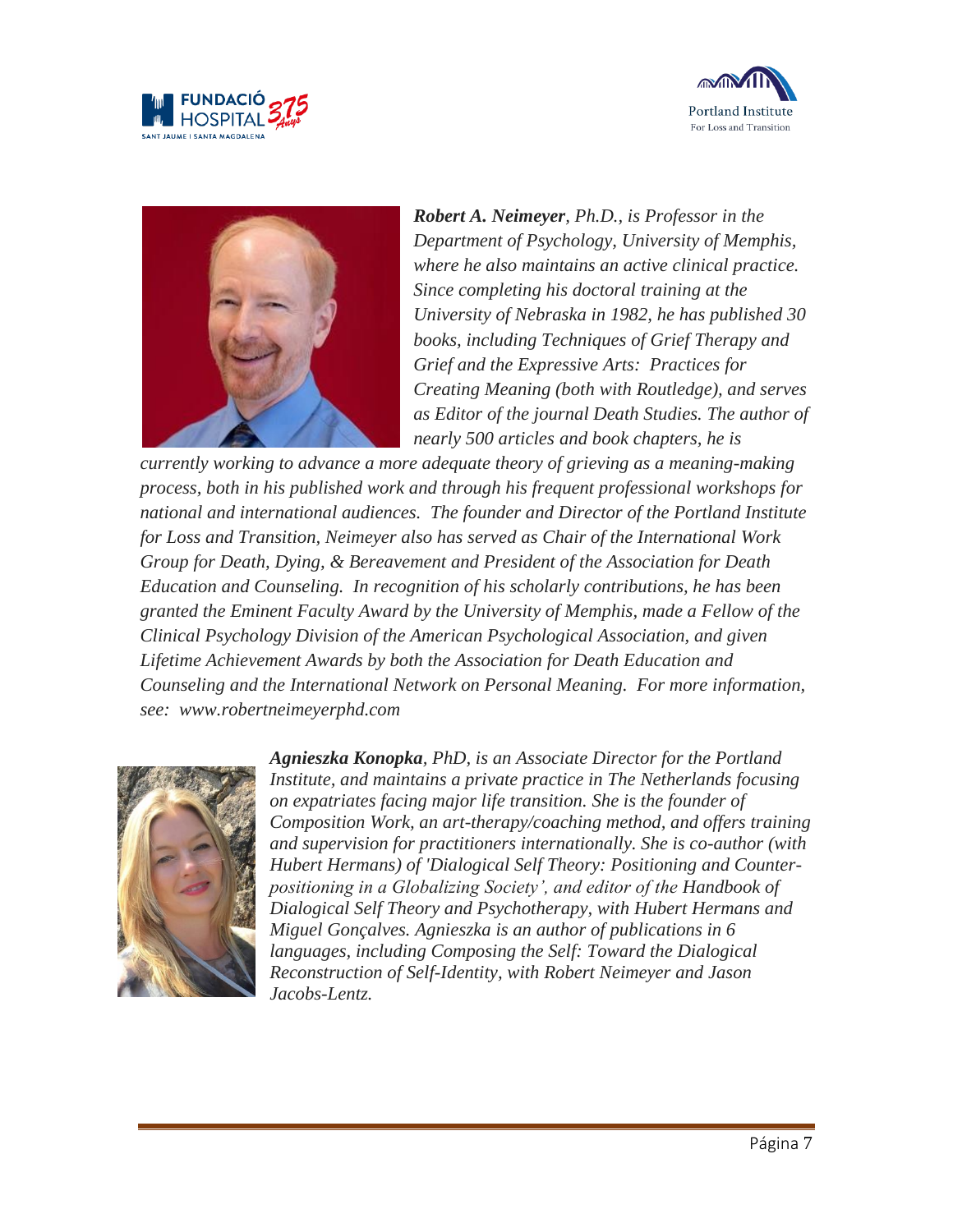



#### **Participants:**

The program is aimed at all health professionals interested in the care of loss and grief: psychologists, doctors, nurses, social workers, among others.

#### **Acreditation:**

Upon completion of this first Module, a Certificate of Participation issued by the Portland Institute will be awarded.

Once you have completed the requirements of each program, you will be accredited by the corresponding Portland Institute, Basic Certification or Specialized Certification<sup>1</sup>. Once you have completed both programs, you have the opportunity to obtain accreditation as a university expert.

The program of Training and Certification in Bereavement Therapy as Reconstruction of Significance has the recognition of Activity of Health Interest (RIS) issued by the Departament de Salut de Generalitat de Catalunya with registration number 9002E/87/2019 and is accredited with 5.0 credits by the Catalan Council for the Continuing Education of Health Professionals (09/025079-PG)

#### **Price**

 $\overline{a}$ 

Early registration: 650 euros (before 18 September 2019). Regular price: 750 euros (after 18 September 2019).

Register early taking into account that the number of places is limited.

This training can be subsidized through the FUNDAE.



#### **Registration and inscriptions:**

Interested participants must complete the registration form. Your participation will be considered confirmed once payment has been received.

<sup>&</sup>lt;sup>1</sup> Students interested in certification must pay a fee of 100 dollars to the Portland Institute at the time of registration: this is necessary for your Progress Tracker to be enabled on your Account page.